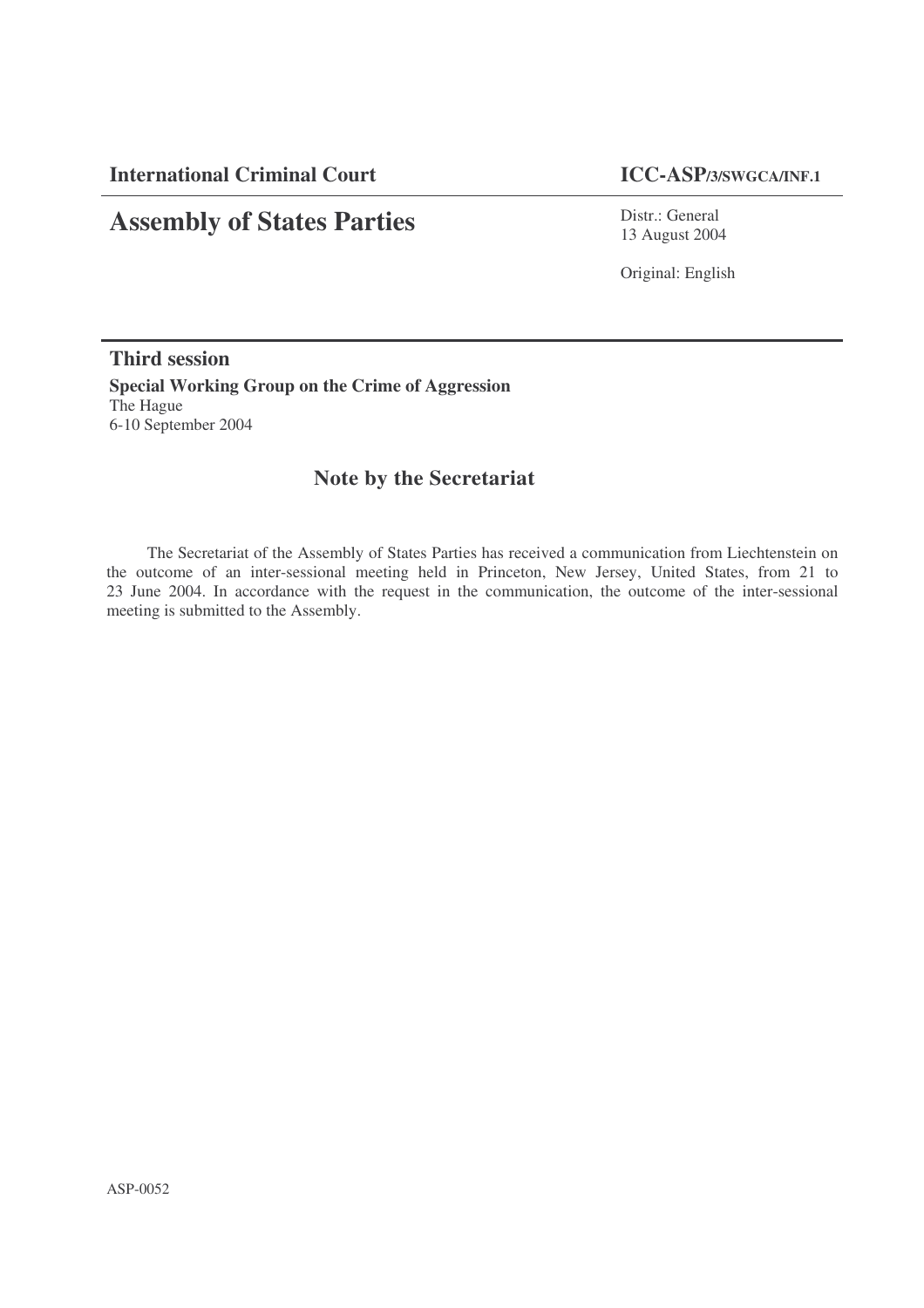[Intentionally left blank]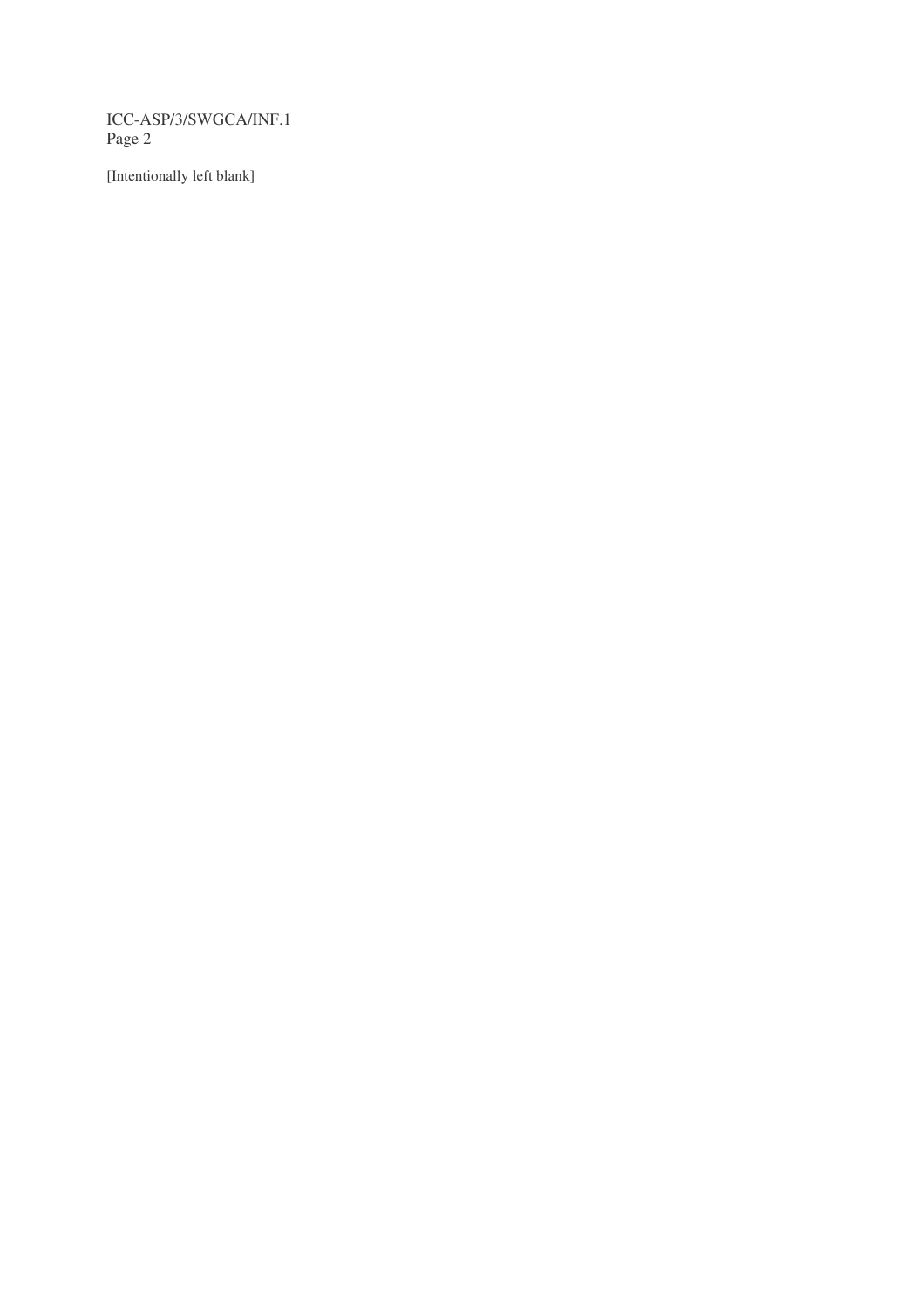## **Informal inter-sessional meeting of the Special Working Group on the Crime of Aggression, held at the Liechtenstein Institute on Self-Determination, Woodrow Wilson School, at Princeton University, New Jersey, United States, from 21 to 23 June 2004**

## **Contents**

|           |     |                                                                                                | Paragraphs | Page           |
|-----------|-----|------------------------------------------------------------------------------------------------|------------|----------------|
| А.        |     |                                                                                                | $1 - 4$    | $\overline{4}$ |
| <b>B.</b> |     |                                                                                                | $5 - 64$   | $\overline{4}$ |
|           | 1.  |                                                                                                | 5          | $\overline{4}$ |
|           | 2.  | Jurisdiction ratione temporis (article 11)                                                     | $6 - 9$    | $\overline{4}$ |
|           | 3.  | The incorporation and placement of the provisions on the crime of<br>aggression in the Statute | $10-19$    | 5              |
|           | 4.  | Complementarity and admissibility with regard to the crime of<br>aggression                    | $20 - 27$  | 7              |
|           | 5.  | <i>Ne bis in idem</i> with regard to the crime of aggression                                   | 28-34      | 8              |
|           | 6.  | General principles of criminal law                                                             | $35-64$    | 9              |
|           |     |                                                                                                | $37 - 53$  | 9              |
|           |     |                                                                                                | 54         | 11             |
|           |     |                                                                                                | 55-56      | 12             |
|           |     |                                                                                                | 57         | 12             |
|           |     | $(\nu)$                                                                                        | 58-63      | 12             |
|           |     | $(vi)$ Overall conclusions on the general principles of criminal law                           | 64         | 13             |
| Annexes   |     |                                                                                                |            |                |
|           | I.  | List of issues relating to the crime of aggression                                             |            | 14             |
|           | II. |                                                                                                |            | 16             |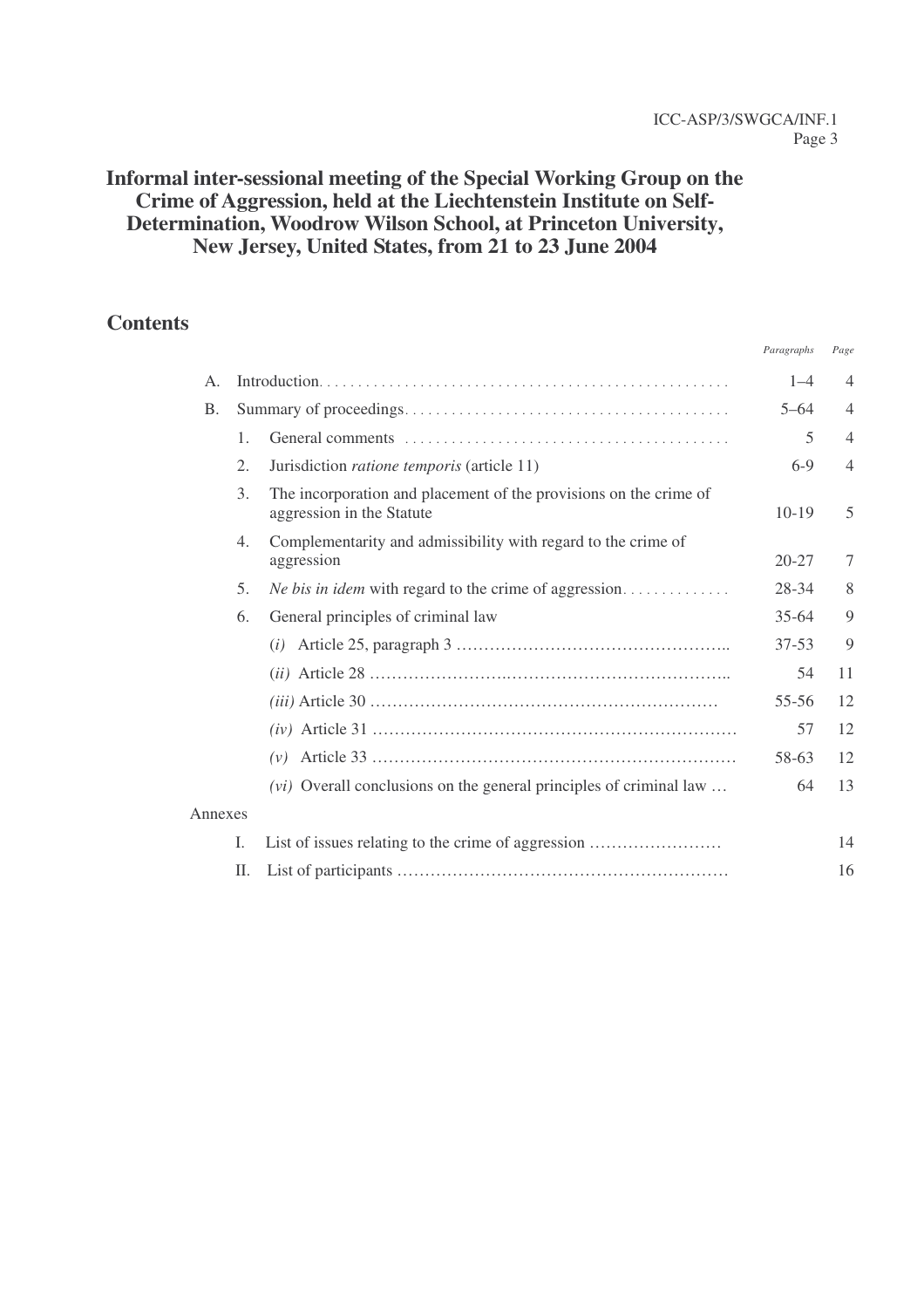## **A. Introduction**

1. At the invitation of the Government of Liechtenstein, and after consultation within the framework of the Assembly of States Parties, an inter-sessional meeting of the Special Working Group on the Crime of Aggression was held at the Liechtenstein Institute on Self-Determination, Woodrow Wilson School, at Princeton University, New Jersey, United States, from 21 to 23 June 2004. Invitations to participate in the meeting had been sent to all States who have signed the Final Act of the Rome Conference as well as to some representatives of civil society. Ambassador Christian Wenaweser (Liechtenstein) chaired the meeting. A list of participants is included as annex II.

2. The agenda for the meeting was based on the preliminary list of possible issues relating to the crime of aggression contained in document PCNICC/2001/L.1/Rev.1. As a result of the discussions, this list was revised in order to reflect progress made since the preliminary list of issues had been drafted. The revised list of issues is included as annex I of the report.

3. The participants in the inter-sessional meeting expressed their appreciation to the Governments of Liechtenstein, the Netherlands and Switzerland, which had provided financial support for the meeting, as well as to the Liechtenstein Institute on Self-Determination at Princeton University for providing an opportunity for an informal exchange of views and dialogue among the participants and for its generous hospitality. The group expressed its hope that the Assembly of States Parties, if possible, may make provision for other such meetings, with the necessary arrangements in order to facilitate the debate in the different working languages of the Assembly.

4. The present document does not necessarily represent the views of the Governments of the participants. It seeks to reflect conclusions and opinions regarding different issues on the crime of aggression; it is understood that these issues would have to be reassessed in light of further work on the crime of aggression. It is hoped that the material in the present document would facilitate the work of the Special Working Group on the Crime of Aggression.

## **B. Summary of the proceedings**

## **1. General comments**

5. The point was made that the meetings of the Assembly of States Parties had not allocated enough time as would have been desirable for the discussion of the issue of aggression. It was also agreed that the inter-sessional meeting should seek to address technical aspects of aggression that had not been addressed previously without necessarily going into the core issues where significant progress was unlikely.

## **2. Jurisdiction** *ratione temporis* **(article 11)**

6. The discussion focused on whether the Court should exercise jurisdiction over the crimes of aggression committed after the Statute's entry into force but before the adoption of a provision regarding the definition of aggression and the means whereby the Court would exercise its jurisdiction. Although article 11 did not deal specifically with such a situation, it was noted that article 5, paragraph 2, did not exclude such a possibility.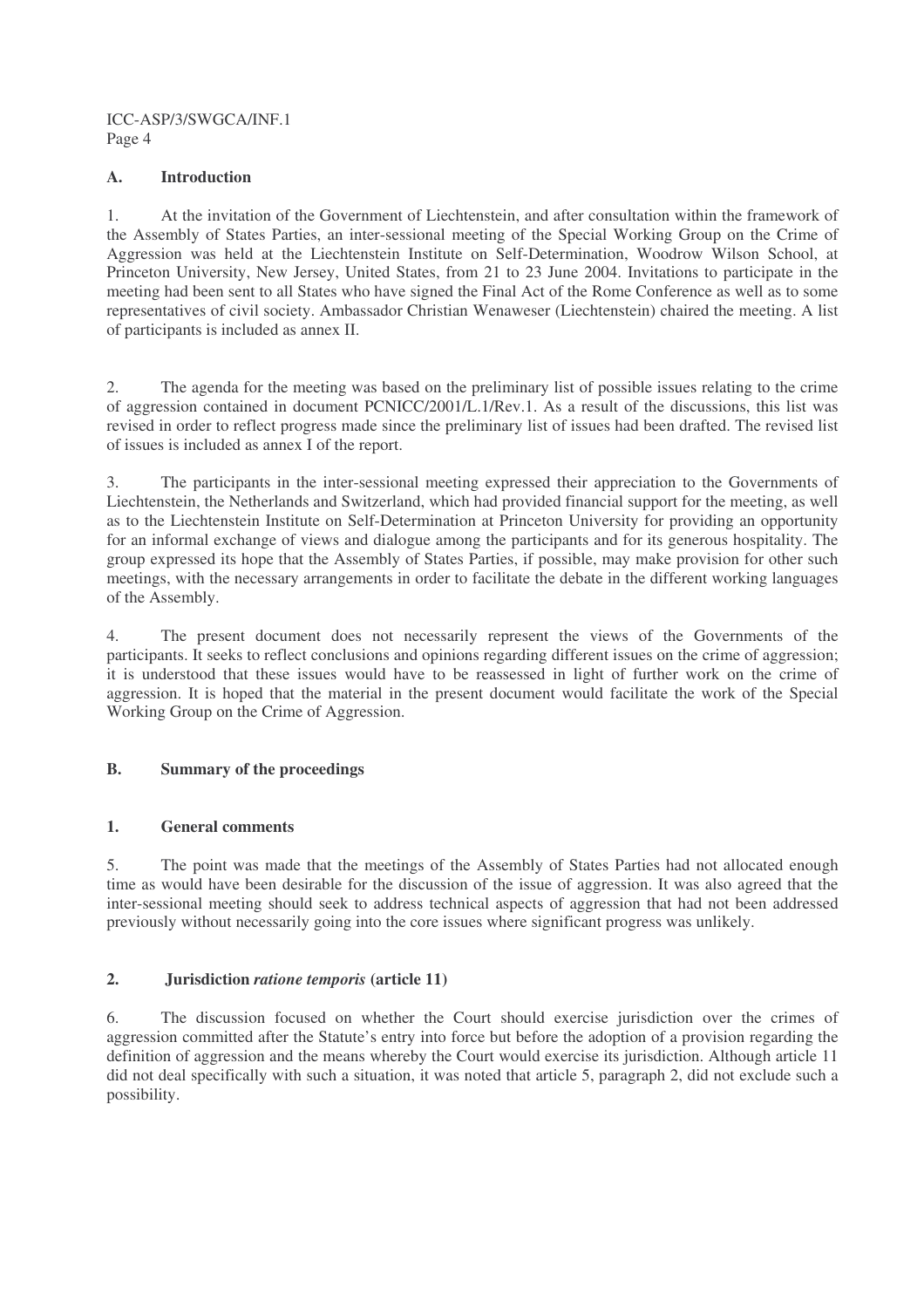7. On the other had, some delegations were of the view that the existing provisions of the Statute, particularly article 5, paragraph 2, were clear enough to preclude the exercise of the Court's jurisdiction over the crime of aggression until such time as an agreement on the definition and the exercise of jurisdiction was attained. It was emphasized that strict adherence to the principle of legality was crucial and that therefore no criminalization could take place in the absence of a specific provision on the definition of aggression and the respective elements of crimes. Furthermore, even if a State were to refer a case to the Court, article 5, paragraph 2, would preclude the Court from exercising its jurisdiction.

8. Nonetheless, the point was also made that additional clarity could be useful and that an explicit provision precluding a retroactive application of the Statute was preferable. It was observed that article 11, paragraph 1, had been included precisely in order to eliminate any ambiguity about retroactivity and that article 5, paragraph 2, was linked with article 11. Other relevant provisions to be borne in mind included articles 12, paragraph 3, article 13, paragraph (b), article 24 and article 126.

## Conclusions

- 9. There was agreement that:
	- The provision on aggression to be adopted would be prospective in nature and not have any retroactive effect;
	- The points raised merited being reconsidered once agreement on the substantive items was reached;
	- There was no objection to specifying that the provisions on aggression would not have retroactive effect;
	- The placement of the clarification could be dealt with in the aggression provision itself and crossreference could be made to relevant articles, such as articles 11 and 20.

## **3. The incorporation and placement of the provisions on aggression in the Statute**

10. At the outset, different views were expressed regarding the placement of the provision defining aggression and the provision setting out the conditions whereby the Court could exercise its jurisdiction.

- 11. The following options were mentioned for such placement:
	- (a) Integrating the new provisions into the existing text by:
	- Inserting as much as feasible into article 5, paragraph 2, or other existing provisions; this would avoid complications arising from the need to renumber articles; in addition, the inter-relationship of the different elements of the provisions on aggression would best be preserved by maintaining them together;
	- Inserting a new article 8 *bis* containing the provisions on aggression; the provision on definition could also include some principles of criminal law;
	- Merging articles 9 and 10 so as to allow for such an insertion with minimum disruption to the numbering of the rest of the articles; nonetheless, some opinions were made against such merger since the issues dealt with by those articles were of a different nature and therefore should remain as distinct provisions;
	- Including a reference in article 9 to the elements of crimes for aggression; the conditions for exercising the jurisdiction could be contained in a new paragraph to be inserted in article 12 or in article 5, paragraph 2;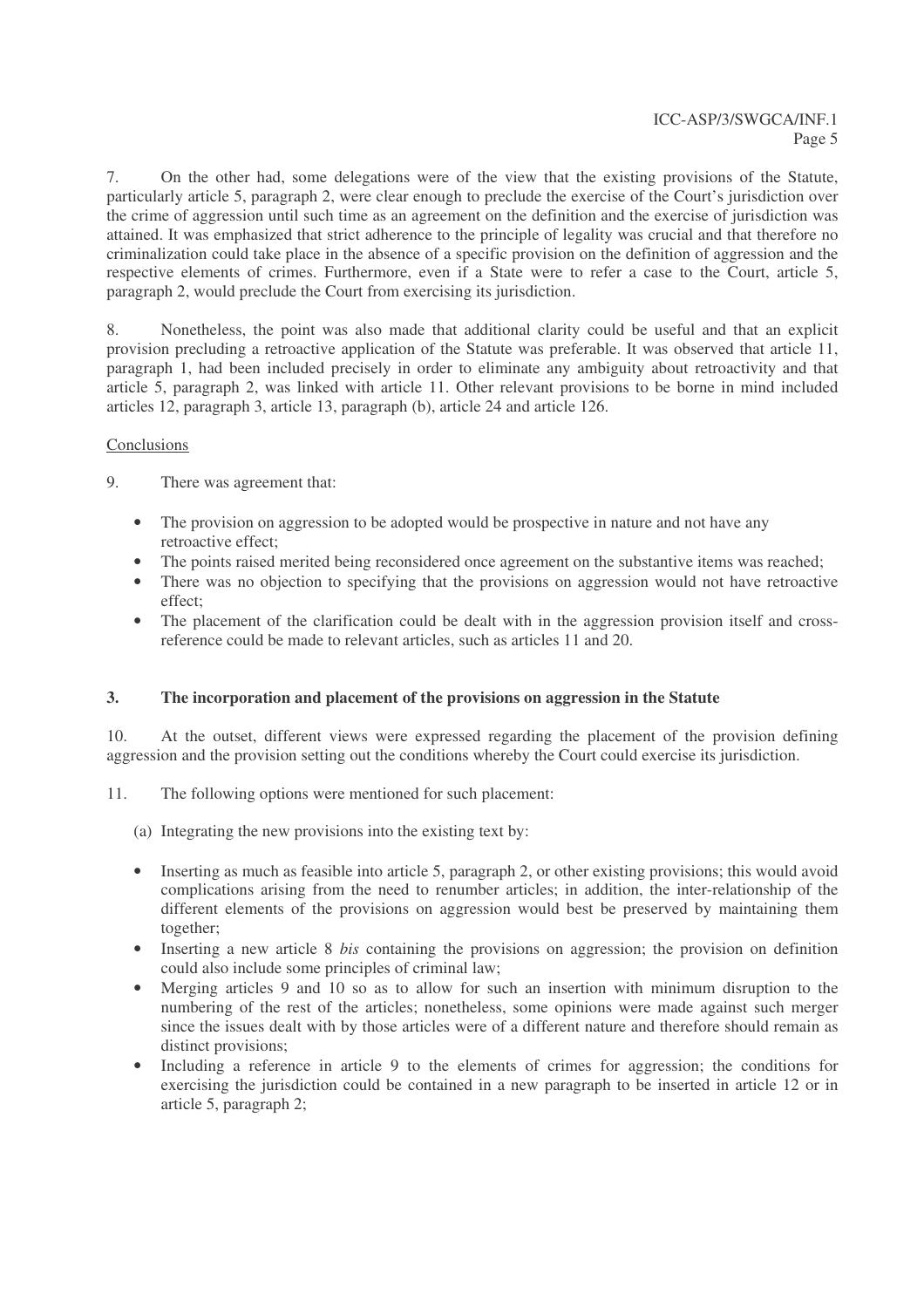- (b) Inserting the new provisions as an annex to the Statute, though they would constitute an integral part of the Statute itself, along the lines of the Charter of the United Nations and the Statute of the International Court of Justice;
- (c) Having the new provisions as a stand-alone protocol containing the new provisions. This option received limited support and it was pointed out that it raised problems regarding its entry into force.

12. Attention was also drawn to the fact that it was important that the time frame for the entry into force of the provisions on the definition of aggression and the conditions for the exercise of the Court's jurisdiction should be the same for a particular State; in this connection, reference was made to article 121, paragraphs 4 and 5.

13. The point was raised as to whether the provisions on aggression contemplated in article 5, paragraph 2, would be applicable to all States Parties once the requirements of article 121, paragraph 4, had been met or whether States could "opt out" of such amendments in accordance with article 121, paragraph 5. In this connection, mention was made of the need to avoid differential treatment of the different crimes under the jurisdiction of the Court listed in article 5, paragraph 1.

14. Furthermore, the point was made that article 5, paragraph 2, did not use the term "amendment", thus raising the possibility that the incorporation of the outstanding provisions on aggression did not amount to an amendment *per se*, but would constitute completion of a process started in Rome.

15. It was stated that there was no clear guidance on the matter from the literal language and that the preparatory work did not prove useful since article 5, paragraph 2, had emerged in the final phase of the Rome Conference, after work on the Final Clauses had been concluded.

16. Furthermore, it was pointed out that another complication could arise with regard to a State that became a party after the entry into force of the pending provisions on the exercise of jurisdiction over aggression. In such a case, it would seem that the State in question would become a party to the amended Statute. Some delegations were of the view that article 40, paragraph 5, of the Vienna Convention on the Law of Treaties raised the possibility that in such situation a State had a choice on acceptance of the amendments.

17. Divergent views were expressed regarding the applicability to a State of any novel provisions adopted with respect to aggression. On the one hand, several delegations felt that article 121, paragraph 5, would apply, thus requiring a State's acceptance of an amendment to article 5; this would be the same approach as required for amendments to articles 6, 7 and 8. It was stated that this had always been the understanding of States, since article 121, paragraph 5, had been drafted with the issue of aggression in mind. However, it was also noted that such an understanding had been appropriate when the provision was drafted only because at such time aggression had not yet been included among the crimes over which the Court had jurisdiction.

18. However, there was also a different view which posited that amendments to the Statute relating to the crime of aggression were subject to article 121, paragraph 4. According to this approach the amendments would be legally binding on all State Parties once the requisite number of ratifications or acceptances of the amendments had been received; no State Party could "opt out" of the amendments without withdrawing from the Statute in accordance with article 121, paragraph 6. The proponents of this view emphasized in particular that the crime of aggression needed to be treated in the same manner as the other crimes since this had been the intention when it was included in the Statute.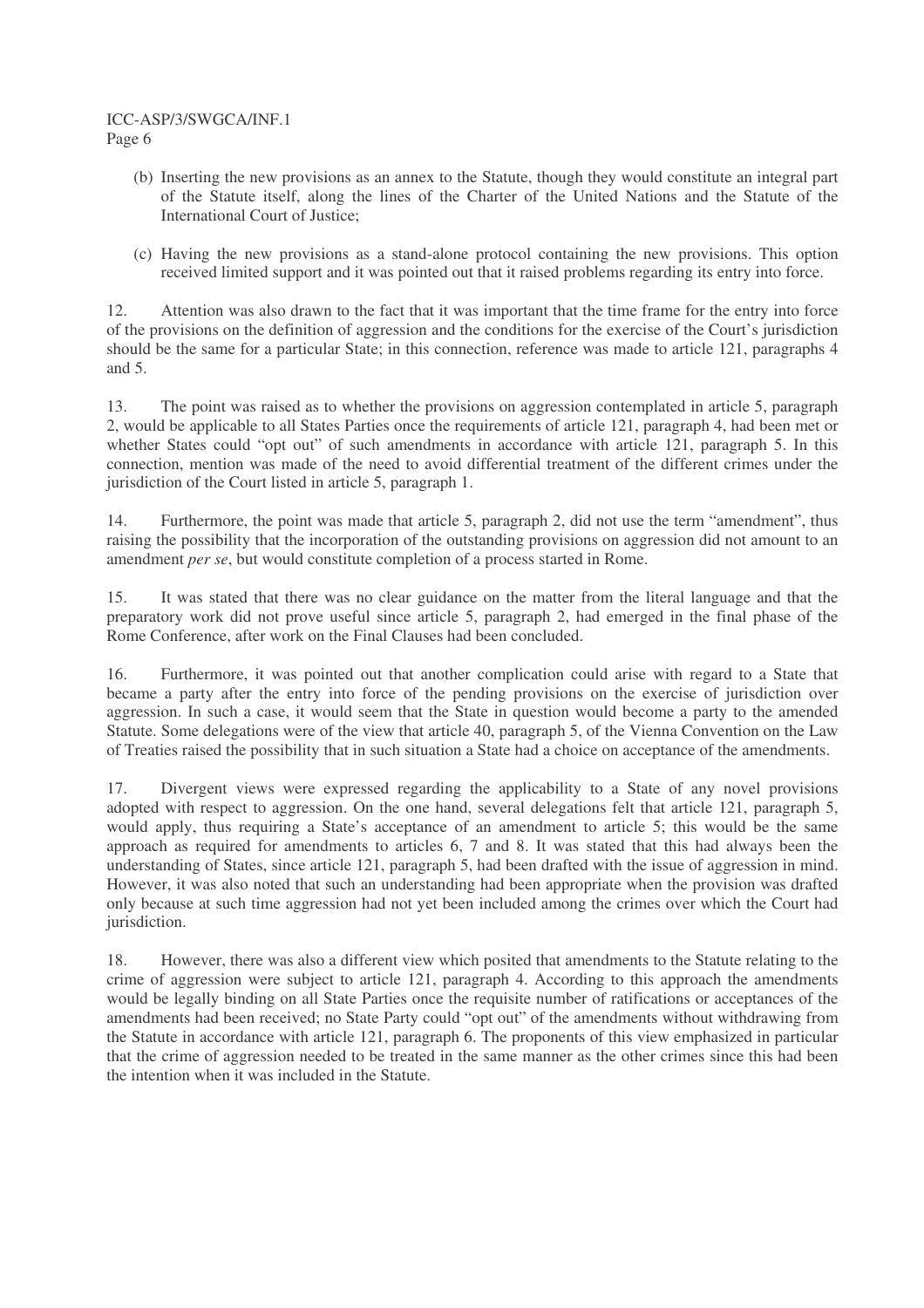#### **Conclusions**

- A strong preference was voiced for integration in the Statute of the definition of aggression and the conditions for exercising the Court's jurisdiction over the crime, thus dispensing with the notion of having a separate instrument for that purpose.
- It was also agreed that only indispensable minimal modifications should be made to the Statute. Article 5, paragraph 2, would ultimately be deleted once those changes were made.
- In connection with those modifications to the Statute, two distinct possibilities were suggested: the provisions could either stand on their own within the Statute or they could be split and integrated into different provisions of the existing text.

19. There was, however, no agreement as to whether a State could "opt out" of the Court's jurisdiction over the crime of aggression; the views on this point were contingent upon the applicability of either paragraph 4 or paragraph 5 of article 121 to any new provisions on aggression.

## **4. Complementarity and admissibility with regard to the crime of aggression**

20. The question had been raised regarding the applicability of the provisions of the Statute on complementarity to the crime of aggression and the possible need to modify them or to add new provisions.

21. There was general agreement that no problems seemed to arise from the current provisions being applicable to the crime of aggression.

22. It was emphasized that the issue of complementarity and admissibility was closely related to the definition of aggression and the role of the Security Council. In this connection, it was noted that only some States had national legislation criminalizing aggression. With regard to the role of the Security Council, the point was raised as to whether a State could look into a case when the Council was dealing with it.

23. It was stated that the crime of aggression was different from the other crimes under the Court's jurisdiction since it might require a prior determination by the Security Council that aggression had taken place; such a decision however would not be needed for the application of national legislation on aggression. Other delegations expressed the view that national legislation should be consistent with applicable international law.

24. A view was expressed that should a prior determination of an act of aggression be deemed necessary, it would then be up to the Court to decide on the responsibility of individuals for the crime.

25. A point was also made drawing attention to the possibility that some of the provisions of the Statute might be interpreted to give jurisdiction to the Court in situations in which a "victorious" State would prosecute individuals without due regard to their rights; another situation could arise when a "victim" State did not prosecute individuals out of fear of the aggressor State. Among the provisions that could be read from this perspective were article 17, paragraph  $2(c)$ , and article 53, paragraph 1(c). In addition, the view was expressed that the Court had never been conceived and should not be considered as a court of appeals for national decisions.

26. Nonetheless, it was stated that these concerns could be addressed through interpretation of the provisions of the Statute and therefore no amendments would be required.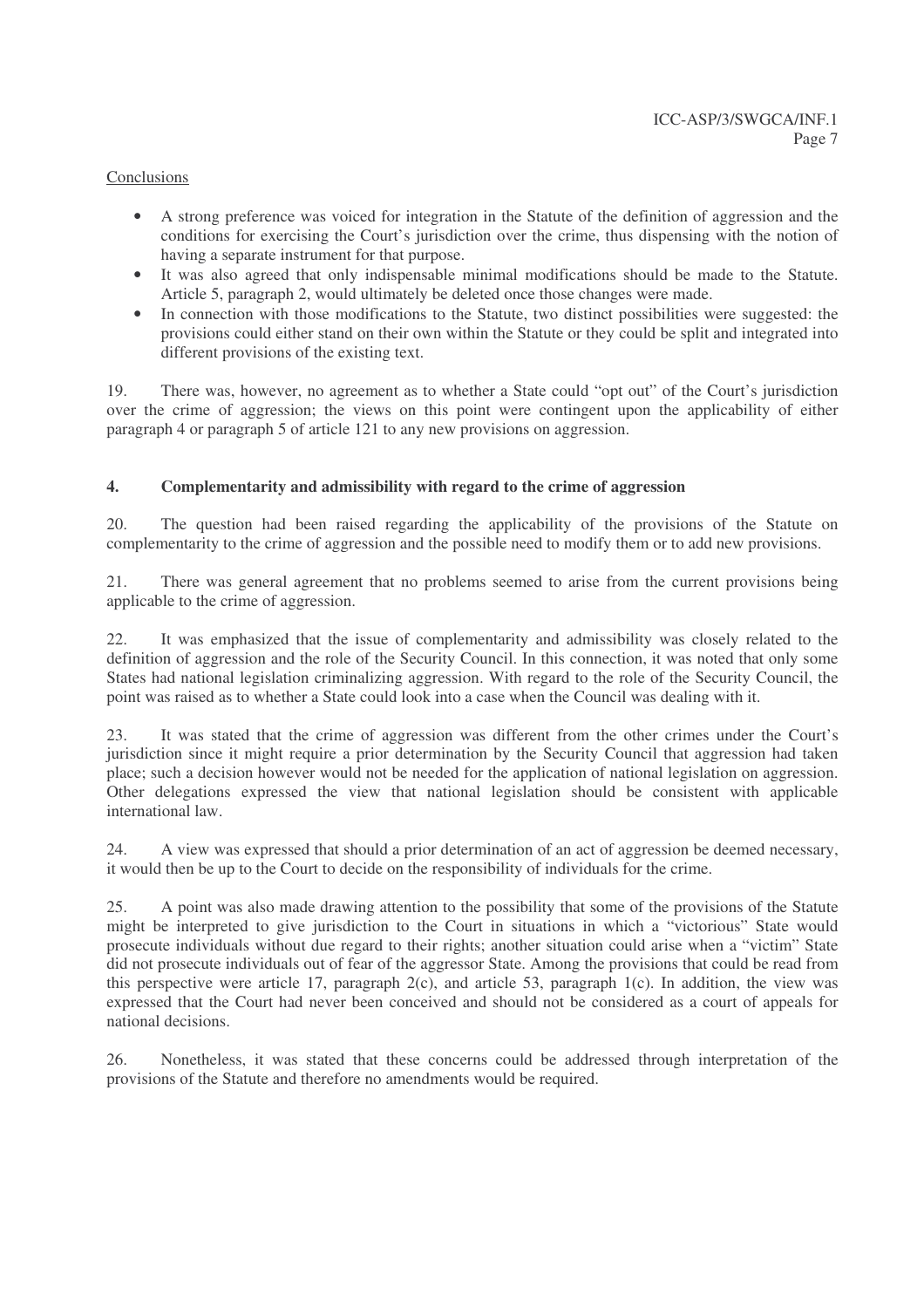## **Conclusions**

27. There was agreement that:

• Articles 17, 18 and 19 were applicable in their current wording and the points raised merited being revisited once agreement had been reached on the definition of aggression and the conditions for exercise of the Court's jurisdiction.

## **5.** *Ne bis in idem* **with regard to the crime of aggression**

28. In relation to article 20, the question was raised as to whether a person convicted or acquitted by the Court with regard to war crimes, crimes against humanity or genocide could subsequently be tried by the Court for the crime of aggression. Furthermore, a similar query was posed regarding the possibility of the Court convicting or acquitting a person for the crime of aggression and at a later point in time trying the same individual for war crimes, crimes against humanity or genocide.

29. The issue of how to incorporate the crime of aggression into article 20, paragraph 3, was also raised, since it currently refers only to conduct proscribed under articles 6, 7 and 8.

30. The point was made that the meaning of "conduct" in the phrase "conduct which formed the basis of crimes" contained in article 20, paragraph 1, was broader than the meaning given to the same word in other parts of the Statute, since in this case it seemed to include both the *mens rea* and the *actus reus*. It was also construed as referring to conduct which can be qualified as a crime, not as conduct enabling commission of a crime.

31. During the discussion, it was noted that paragraphs 2 and 3 of article 20 had to be understood in the context of complementarity and admissibility. The difference in wording between paragraphs 1 and 3 ("conduct") and paragraph 2 ("crime") was noted. Unless the conditions set out in article 20, paragraph 3(a) or (b), were met, the Court was precluded from trying an individual for conduct that a national court had previously prosecuted. However, an individual tried for a crime by the Court could be tried for a different crime, even if based on similar facts, at the national level.

32. A view was expressed that article 20, paragraph 3(b), could also be read from the perspective of a victorious power imposing its particular form of justice, possibly to the detriment of the rights of the accused.

33. Nonetheless, it was noted that the crime of aggression in the context of *ne bis in idem* was not unique vis-à-vis the other crimes falling under the Court's jurisdiction and that it was preferable to leave the matter for judicial interpretation, on a case-by-case basis, which would take into account the respective elements of the crime.

## Conclusions

- 34. There was agreement that:
	- The current provisions were adequate;
	- Some of the points raised in discussion with regard to the interpretation of article 20 merited being revisited, but they were not specific to the crime of aggression;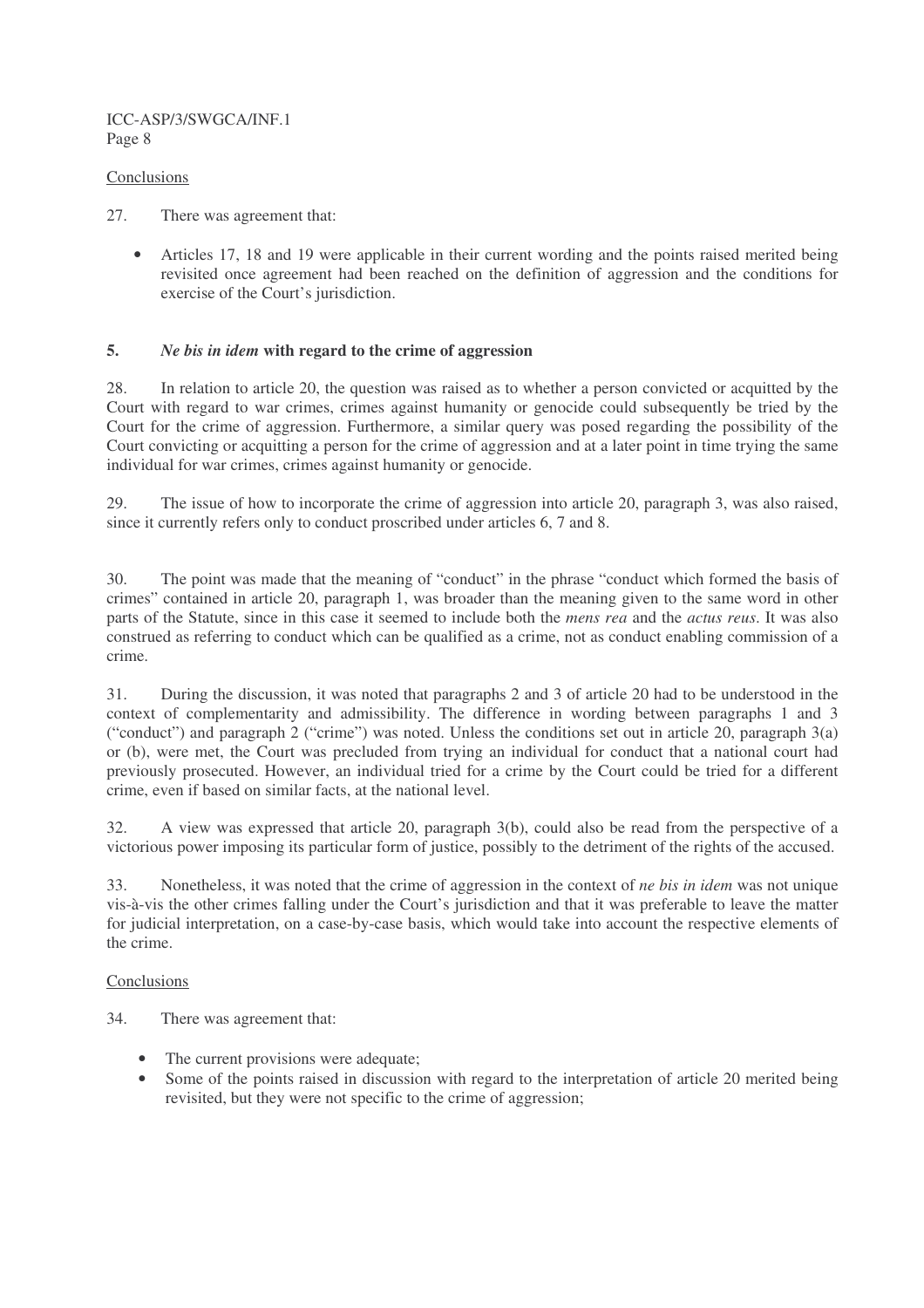• Once an agreement was reached on the provisions related to the crime of aggression, reference to the relevant provision should be incorporated in the chapeau of article 20, paragraph 3.

## **6. General principles of criminal law**

35. The discussion focused on the content of paragraph 3 of the discussion paper proposed by the coordinator in July 2002, 1 which had suggested excluding article 25 (Individual criminal responsibility), paragraph 3, article 28 (Responsibility of commanders and other superiors) and article 33 (Superior orders and prescription of law) of the Statute from being applicable to the crime of aggression, since they were not deemed to fit with the preliminary definition of the crime contained in paragraph 1 therein. While article 25 was excluded due to the perceived overlap with paragraph 1 of the coordinator's paper, articles 28 and 33 were excluded due to the fact that the crime of aggression was a leadership crime.

36. The general view was expressed that the general principles of criminal law should be applicable to all crimes unless there were specific reasons for not doing so.

## **Article 25, paragraph 3**

37. One of the arguments made for excluding article 25, paragraph 3, was that by doing so, the ordinary soldiers could not be held liable for aiding or abetting the crime. It was noted that article 25, paragraph 3 deals with accomplice liability, a subject matter incompatible with the leadership role required by the preliminary definition of aggression which refers to ordering or participating actively in an act of aggression. In this regard, it was stated that article 25, paragraph 3(a) to (d), should be excluded from being applicable to the crime of aggression. The concern was expressed that application of article 25, paragraph 3, might thus dilute the character of the crime as a leadership crime.

38. Others felt that the application of article 25, paragraph 3, to the crime of aggression was important. Specific reference was made to subparagraph (f), which deals with the concept of attempt. In this connection, it was noted that the difference between the concept of attempt, as contained in article 25, paragraph 3(f), and the concept of initiation, found in the preliminary definition, justified retention of the former. Mention was also made of the need to analyse whether the act had not been fully executed voluntarily or whether external factors had impeded completion of the crime. Furthermore, it was noted that liability for attempts to commit the other crimes under the Court's jurisdiction was already contemplated in article 25, paragraph 3(b), (c) and (d), and that aggression was an even graver crime than the others.

39. Others argued that a crime of aggression only existed when the act of aggression had in fact been carried out and therefore a mere attempt would not be covered by the preliminary definition. Consequently, should a prior determination of an act of aggression be deemed necessary an attempt to commit a crime would not be possible.

40. In addition, regarding the concept of attempt, mention was made of the need to differentiate between the collective act, where certain thresholds had to be established, and the individual act. For example, would massing troops on the border amount to an attempt or would they have to cross the border first. Although the preliminary definition required completion of the act, customary international law did not seem to have the same constraints. In relation to the individual act, it was not deemed advisable to cover attempts to order the commission of the crime of aggression.

<sup>1</sup> See document PCNICC/2002/WGCA/RT.1/Rev.2.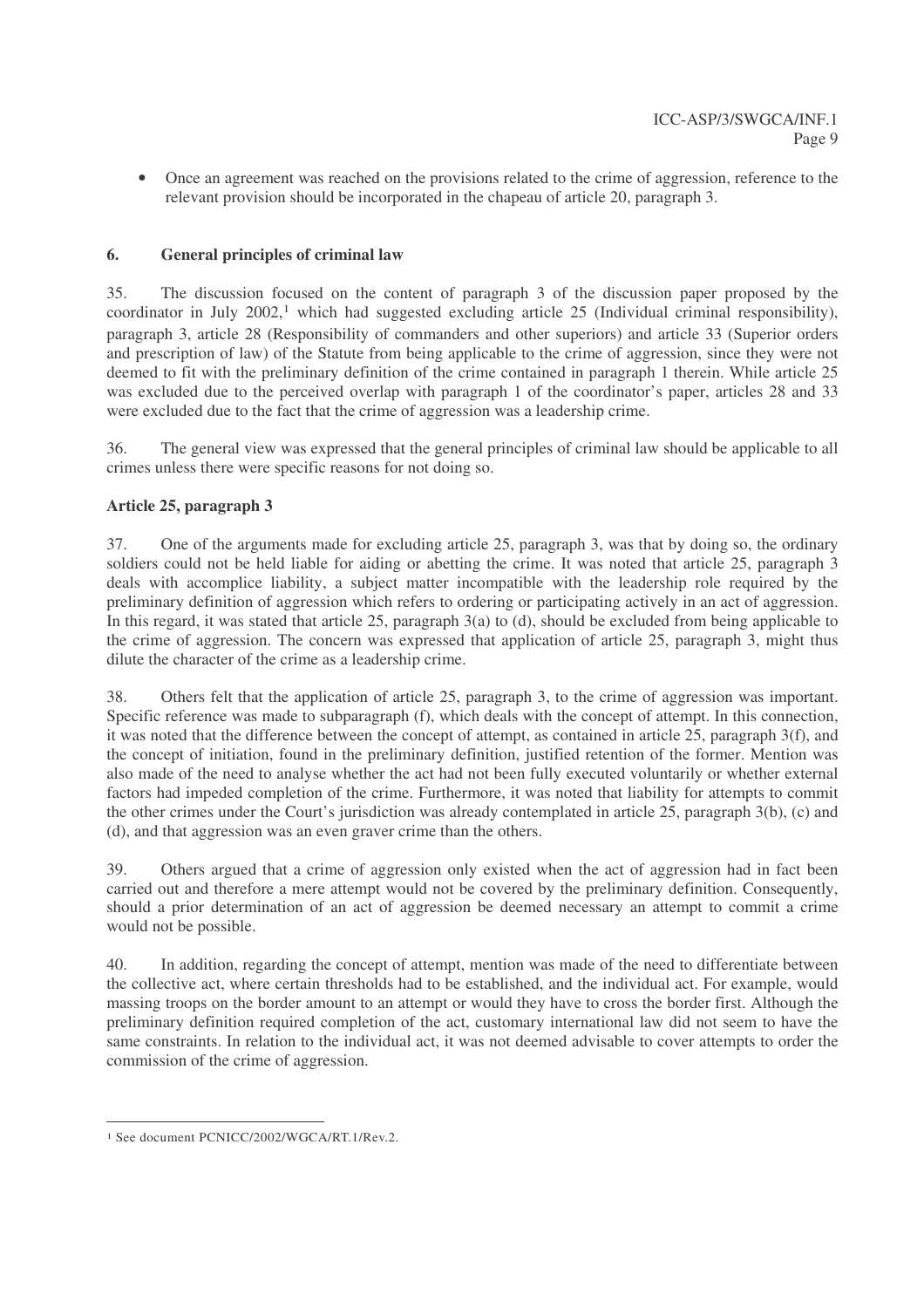41. A preference was expressed for dealing exhaustively with all the issues related to aggression in the definition, making it unnecessary to refer to the applicability of article 25, paragraph 3; the preliminary definition would thus reflect all the elements of the crime.

42. According to another view, aggression should not have a differential treatment in relation to the other crimes under the Court's jurisdiction and caution was urged on adding or extracting anything from the preliminary definition.

43. In this connection, it was noted that an analysis of the differences between the content of article 25, paragraph 3, and the preliminary definition would prove most useful in determining which elements of the former should be excluded. Such an analysis would also have to determine whether any differences were covered by customary international law.

44. The view was expressed that by retaining the applicability of article 25, paragraph 3(d), persons without direct control over the action of a State but who could still play a major role in carrying out an act of aggression, such as members of the intelligence community, could be held criminally responsible for the crime of aggression. This was an issue that perhaps might be best left for the judges to decide.

45. The view was also expressed that article 25, paragraph 3(a), should be retained to preserve the logical structure of the crime and to cover the leadership group.

46. However, others supported the view that article 25, paragraph 3, was applicable to the crime of aggression. It was noted that this had indeed been an understanding, which explained why complicity had not been included in one of the earlier proposals on the crime.

47. It was noted that by excluding the applicability of article 25, paragraph 3 there was the ensuing risk of not covering cases of joint exercise of leadership, such as that covered in subparagraph (d). In this respect, attention was drawn to the fact that other crimes under the Statute also entailed leadership and yet the provision in question was deemed applicable to those crimes; hence there was no rationale for following a diverse approach only with regard to the crime of aggression.

48. Nonetheless, the point was made that the crime of aggression was different from the other crimes because the preliminary definition included elements such as the reference to "intentionally and knowingly" or the issue of participation, which were already covered in the general principles; another unique feature was its leadership trait, though it remained to be determined whether the leadership could be limited to one person or to the upper echelons of the chain of command.

49. In this connection, it was also suggested that all persons in a position to exert decisive influence over the policies of the State should be held criminally responsible, so that political, social, business and spiritual leaders could be included within the leadership group. The point was made that the preliminary definition had been crafted in a manner broad enough to encompass most influential leaders. However, another view held that responsibility for the crime of aggression should be understood to be rather restrictive, basically limited to political leaders, excluding for example advisers who clearly would lack any effective control over the actions of a State.

50. In this connection, the responsibility for the crime of aggression could be limited to the upper hierarchy in the definition itself, thus avoiding the need to exclude the applicability of article 25, paragraph 3.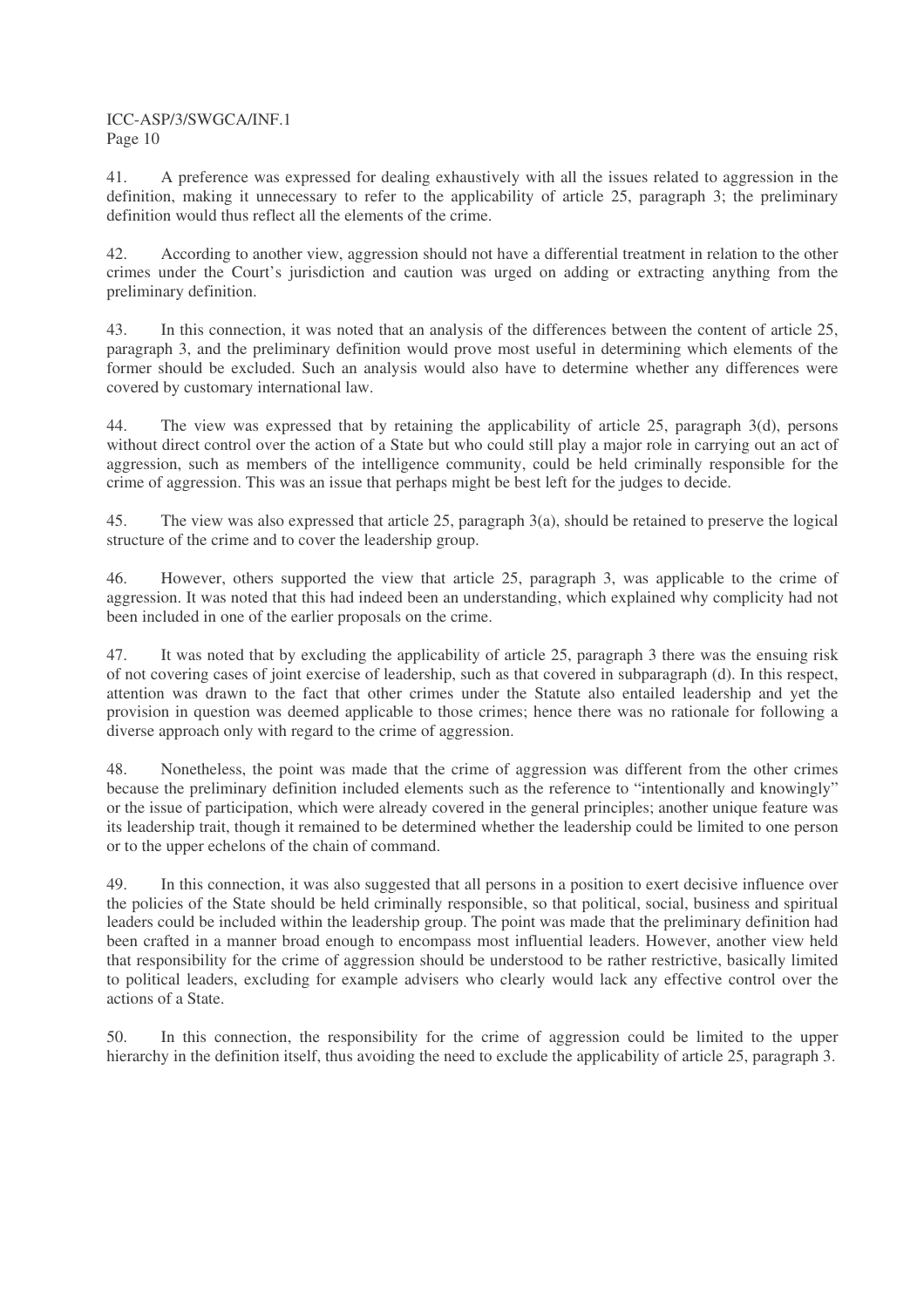51. One of the suggestions formulated was to avoid the current situation posed by the preliminary definition which included both the definition of the crime of aggression and the elements of the crime; having two distinct provisions would provide the requisite clarity as to which individuals could be held criminally responsible.

52. As an alternative to mere exclusion or non-exclusion of applicability of article 25, paragraph 3, a third option was identified. This was to affirm that aggression was a "leadership crime", while still retaining the application of the broader types of individual criminal responsibility enumerated in article 25 by way of a new paragraph 3 *bis* which would read:

"3 *bis*

Notwithstanding paragraph 3 above, a person shall be criminally responsible and liable for punishment for a crime of aggression within the jurisdiction of the Court if that person, being a person in a position effectively to exercise control over or to direct the political or military action of a State:

[Replicate paragraph  $3(a)$  to  $(f)$ ]"

## Conclusions

- 53. (a) There was agreement:
	- That aggression was a crime characterized by being committed by those in a position of leadership;
	- That there was a broad overlap of article 25, paragraph 3, with the proposed definition of the coordinator, 2 Nonetheless, different conclusions were derived as to what should be done as a result:
		- o Exclude article 25, paragraph 3, from being applicable to the crime of aggression, or
		- o Retain article 25, paragraph 3, as applicable to the crime of aggression, either in its entirety or partially;

(b) There was disagreement on whether or not an attempt to commit the crime of aggression should be covered and was in fact possible.

(c) Alternatively, it was suggested that the issue should be clarified by incorporating new language in article 25 itself.

## **Article 28**

54. The view was expressed that this article might be applicable to the crime of aggression because in some limited borderline situations a second-level commander might be the one assuming the leadership role not fully exercised by his/her hierarchical senior. In this connection, the importance of retaining the word "actively" in the definition was emphasized so as to exclude mere figureheads from taking all the responsibility, although some expressed a concern about the use of the word "actively" as it might be read to exclude situations similar to those envisaged in article 28 where a person in effective control allowed, by his/her omission, an act of aggression to be perpetrated. However, the prevailing view deemed article 28 to be inapplicable to the crime of aggression and that reference to it in paragraph 3 of the coordinator's paper should thus be maintained.

<sup>2</sup> See paragraph 1 of document PCNICC/2002/WGCA/RT.1/Rev.2.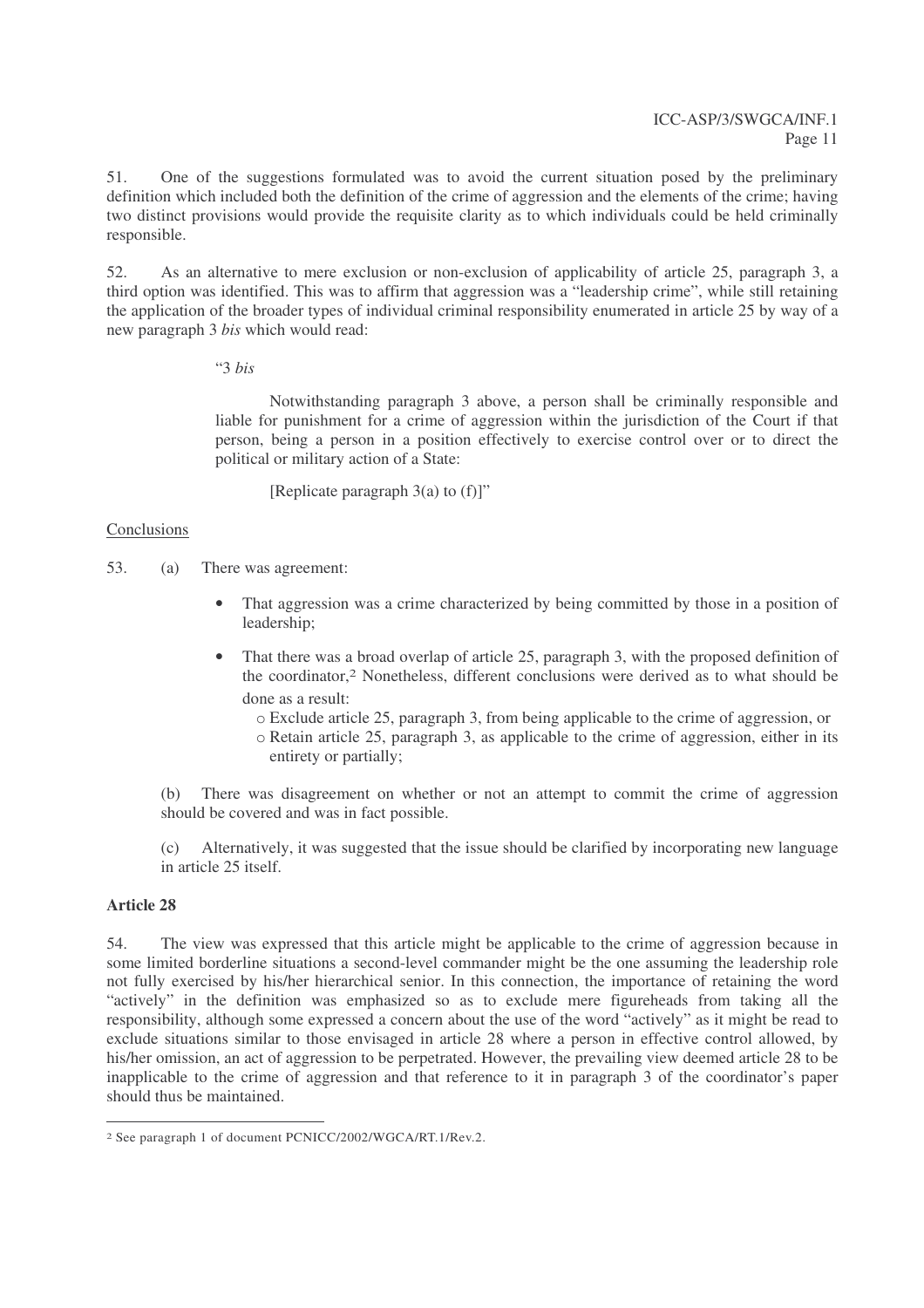#### **Article 30**

55. It was stated that the use of the words "intentionally and knowingly" in the preliminary definition seemed to be a superfluous repetition of what was already contained in article 30 and that such wording might convey the erroneous impression that a specific intent was required for the crime of aggression. Although some favoured the deletion of the phrase, it was also noted that reference to intention was made several times in article 8 on war crimes. It was understood that the phrase could be deleted from the definition.

#### Conclusion

56. The words "intentionally and knowingly" could be deleted from the preliminary definition once agreement thereon had been reached.

#### **Article 31**

57. It was concluded that the discussion indicated that there was no particular difficulty posed by its application to the crime of aggression.

#### **Article 33**

58. It was noted that, with regard to the crime of aggression, different academic views existed as to whether this provision would permit relying on superior orders as a defence or whether it would actually exclude such a possibility. It was recalled that in many cases superiors were also simultaneously subordinated to other individuals and that this fact had to be borne in mind in the discussion. The point was also made that should a prior determination of an act of aggression by a third party such as the Security Council or the International Court of Justice be deemed necessary, it would not be feasible to foresee such a determination and consequently an act of aggression could not be "ordered".

59. Some considered that article 33 was not suitable for the crime of aggression, particularly because its applicability could dilute the fundamental responsibility of the political leadership; according to this view, it was clear that military commanders could not be placed in a situation of casting doubt on the orders received from the political leadership since this could undermine the chain of command. A military commander in a position to effectively exercise control would, however, already be covered by the definition. On the other hand, it was also felt that high-ranking military commanders were indeed in a position to form their own opinions of a complex situation and that it was therefore preferable to allow the judges to analyse their responsibility in a given case; article 32 on mistake of fact or law would be relevant in some situations.

60. Nonetheless, the view was also expressed that article 33 merited retention in order to emphasize the individual responsibility of persons in leadership roles; by excluding its applicability an argument could be made that the individual was simply following superior orders.

61. As an alternative to the exclusion of article 33, it was suggested that the crime of aggression could be incorporated in paragraph 2 of article 33; nonetheless, some doubts were expressed about this insertion. It was pointed out that a direct order to "commit aggression" or any other crimes envisaged under article 33, paragraph 2, would rarely be given in practice. However, the view was also expressed that an order which might amount to an act of aggression might not necessarily be "manifestly unlawful" as required under article 33, paragraph 2.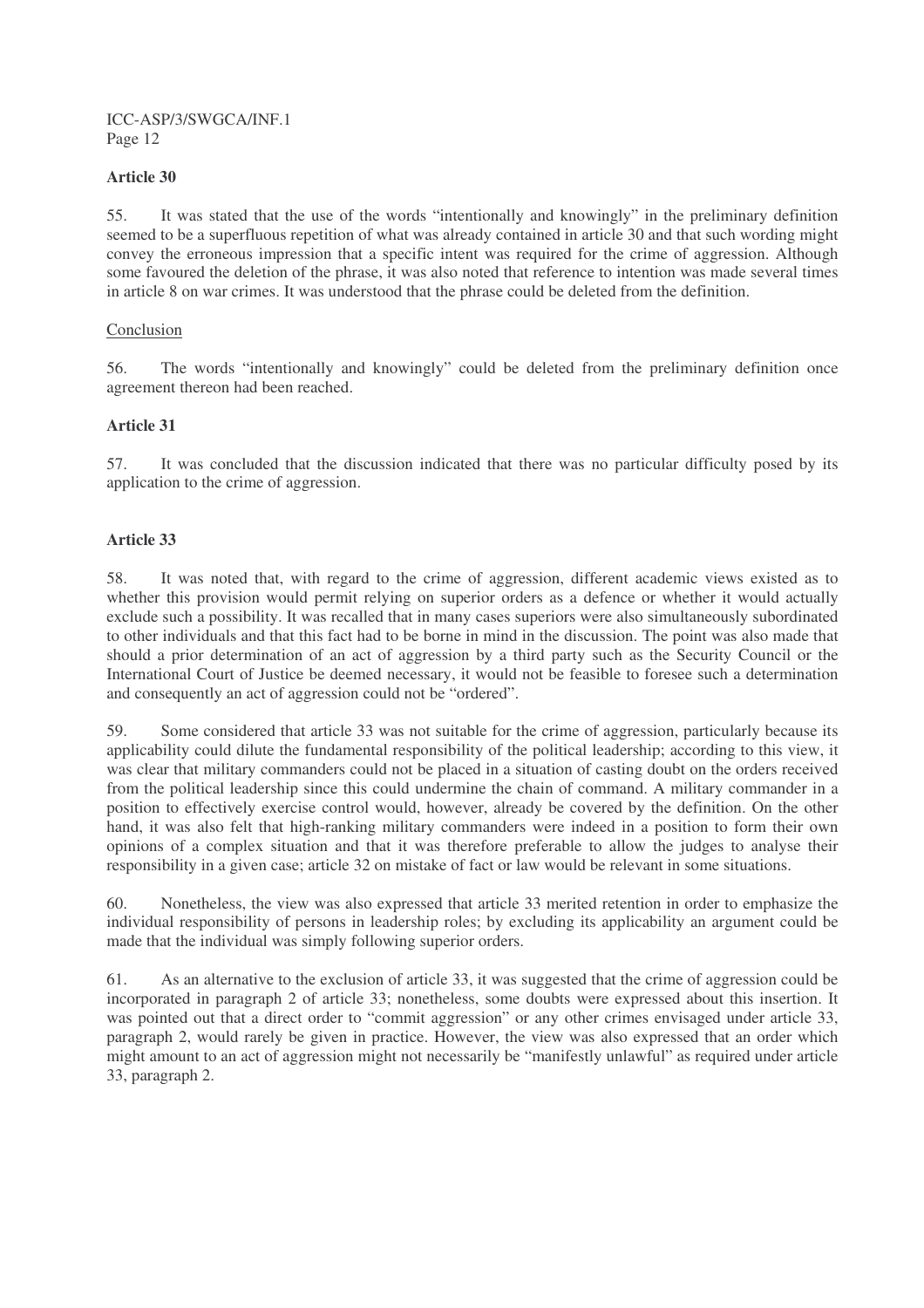62. It was noted that the meaning of a redrafted article 33, paragraph 2, would not seem to be the same as the phrase "flagrant violation of the Charter of the United Nations" contained in the preliminary definition. It was therefore suggested that the issues discussed be taken up within the definition itself.

## Conclusion

63. There was agreement that further consideration was required in light of the divergent views regarding the applicability of article 33 to the crime of aggression.

## Overall conclusions on the general principles of criminal law

64. There was agreement that article 25, paragraph 3, and articles 28, 30 and 33 needed to be revisited at a later stage, while the other provisions contained in Part 3 of the Statute warranted no further discussion.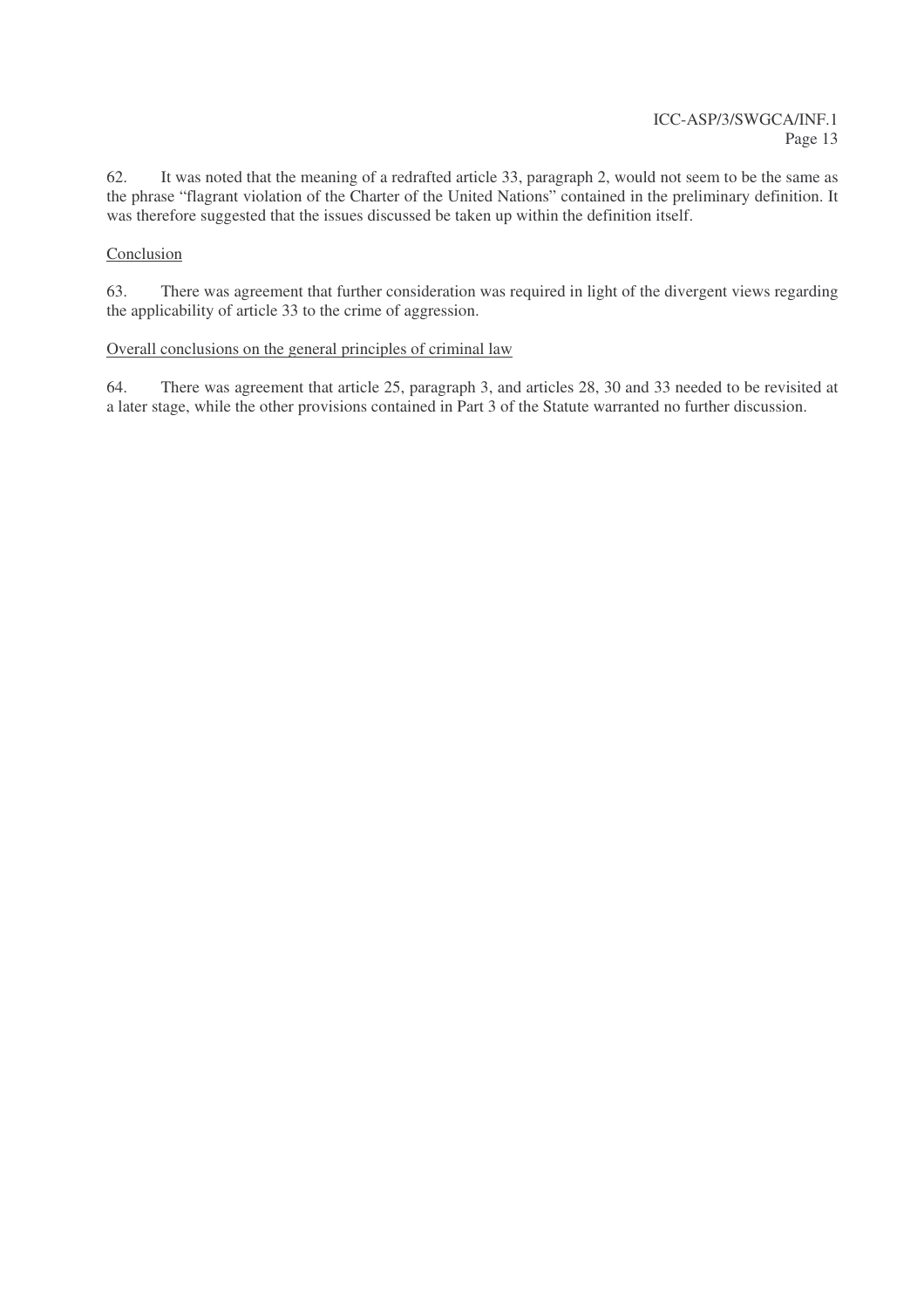### **Annex I**

#### **List of issues relating to the crime of aggression**

The following is a checklist of issues to be addressed in developing proposals for a provision on aggression in accordance with article 5, paragraph 2, of the Rome Statute and resolution F, paragraph 7, adopted by the United Nations Diplomatic Conference of Plenipotentiaries on the Establishment of an International Criminal Court.

N.B. This non-exhaustive list is intended to facilitate a thematic discussion of possible issues, most of which are closely interrelated. The list is based on the preliminary list of issues contained in document PCNICC/2001/L.1/Rev.1, which was revised by the inter-sessional meeting held at the Liechtenstein Institute on Self-Determination at Princeton University from 21 to 23 June 2004.

#### **I. Issues relating to the Rome Statute**

- **Definition**
- **Conditions under which the Court shall exercise jurisdiction**
- **Consistency with the relevant provisions of the Charter of the United Nations**
- **Complementarity and admissibility**
- *Ne bis in idem*

The latter two issues were discussed and there was agreement that they posed no particular problems at this point. There was also an understanding that they should both be revisited in the light of an agreed definition of the crime of aggression and the conditions under which the Court would exercise its jurisdiction over the crime.

#### • **General principles of criminal law**

The following articles from Part 3 of the Statute need to be looked at anew in the light of an agreed definition of the crime of aggression and the conditions under which the Court shall exercise jurisdiction over the crime of aggression:

- *(i)* Individual criminal responsibility (art. 25)
- *(ii)* Responsibility of commanders and other superiors (art. 28)
- *(iii)* Mental element (art. 30)
- *(iv)* Superior orders and prescription of law (art. 33)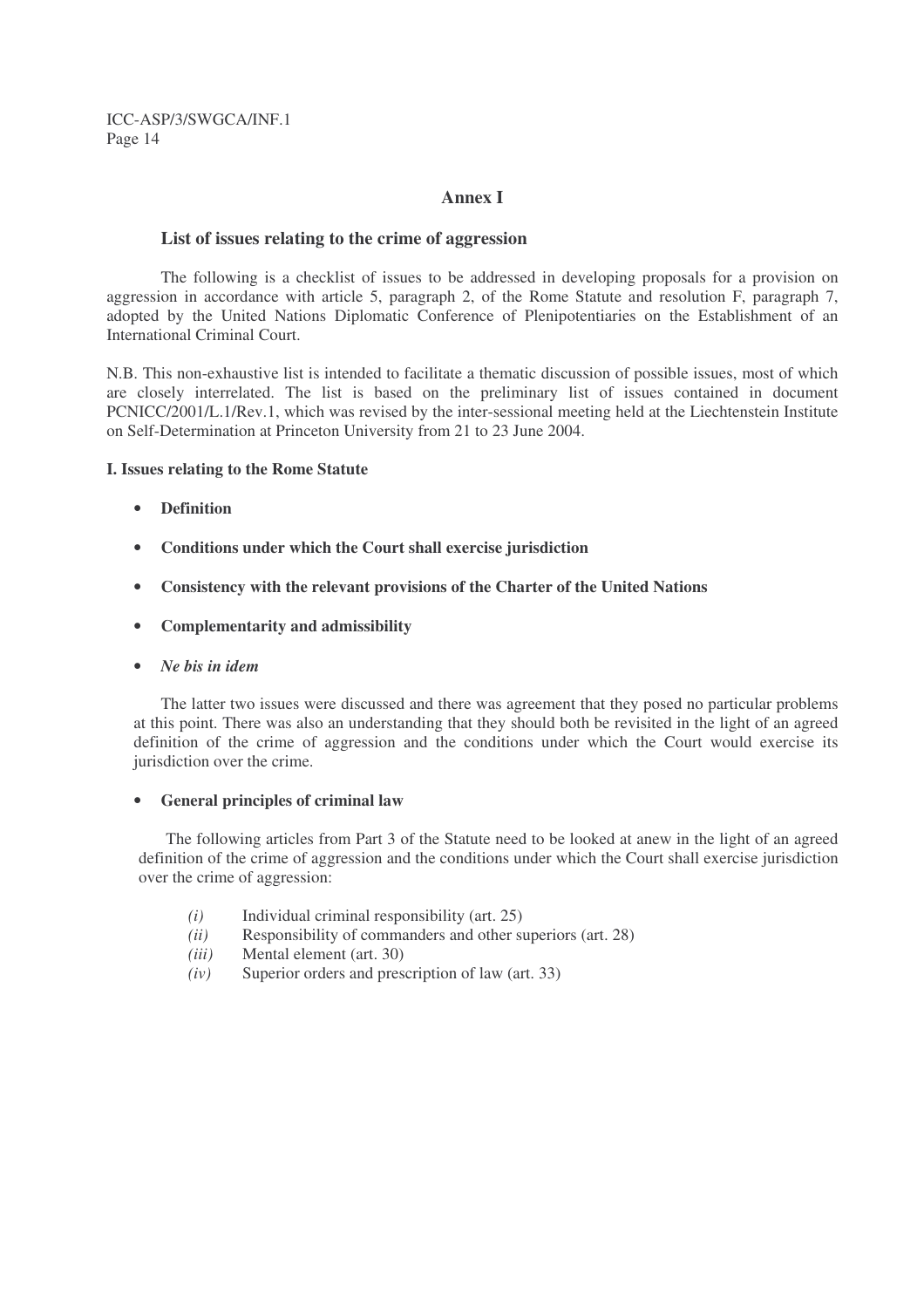#### • **Investigation and prosecution**

Consider the provisions concerning the investigation and prosecution of crimes with respect to the crime of aggression (e.g. initiation of an investigation (art.  $\overline{53}$ )).

### • **National security information**

Consider the provisions concerning the protection of national security information in relation to the crime of aggression (art. 57 (3) (c), art. 72, art. 93 (4) and art. 99 (5)).

### • **International cooperation and judicial assistance**

These provisions may require further consideration depending upon the applicability of the principle of complementarity to the crime of aggression.

#### • **Final clauses**

Art. 121 in particular needs to be revisited.

#### **II. Possible issues relating to the Elements of Crimes**

- The elements of the crime of aggression are provided for in resolution F rather than in article 9 of the Rome Statute.
- Consider the structure and general provisions of the elements of the other crimes prepared pursuant to article 9 of the Rome Statute to ensure consistency.
- Adoption of the Elements of Crimes by the Assembly of States Parties or by the Review Conference.

## **III. Possible issues relating to the Rules of Procedure and Evidence**

• Review the final text of the Rules of Procedure and Evidence prepared by the Preparatory Commission to determine whether there are provisions that require consideration in relation to the definition of the crime of aggression.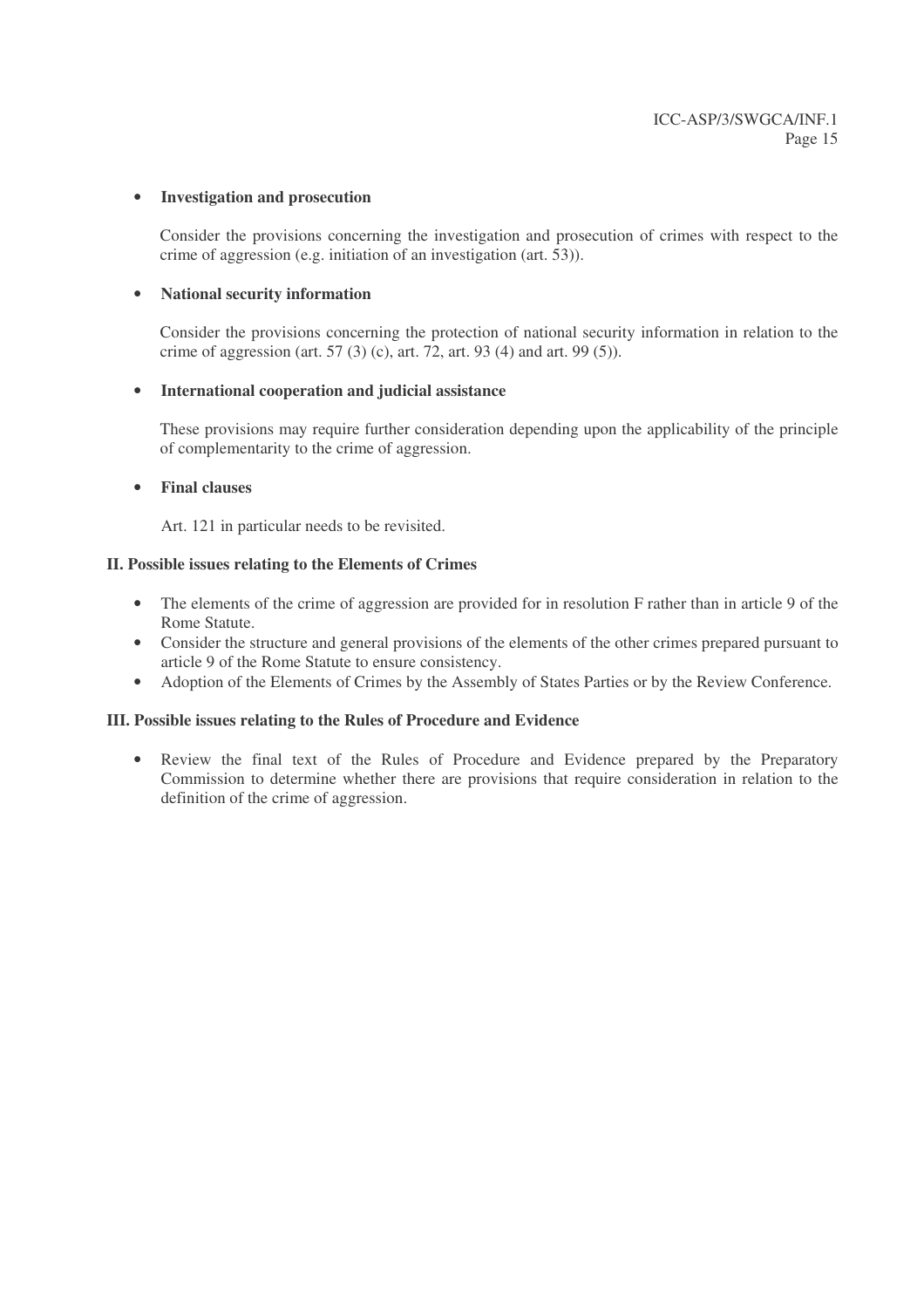## **Annex II**

## **List of participants** 3

Ms. Maria Adebahr Deputy Legal Adviser Permanent Mission of Germany to the United Nations

Ms. Dziunik Aghajanian Deputy Permanent Representative Permanent Mission of Armenia to the United Nations

Ms. Ahn Eunju Second Secretary Permanent Mission of the Republic of Korea to the United Nations

Mr. Abdul Rahim Y. Al Awadi Counselor, Undersecretary for International Cooperation and Planning Ministry of Justice, United Arab Emirates

H.R.H. Prince Zeid Ra'ad Zeid Al-Hussein Ambassador Permanent Mission of Jordan to the United Nations

Mr. Mohamed Mahmoud Al Kamali Counselor, Director of the Institute for Training and Judicial Studies Ministry of Justice, United Arab Emirates

Mr. Désiré Yétsowou Assogbavi Outreach and Liason Officer Coalition for the International Criminal Court

Mr. Stefan Barriga Legal Adviser Permanent Mission of Liechtenstein to the United Nations

Mr. Tal Becker Legal Adviser Permanent Mission of Israel to the United Nations

Mr. Roberto Bellelli Legal Expert Ministry of Foreign Affairs, Italy

Ms. Jutta F. Bertram-Nothnagel Coalition for the International Criminal Court

<sup>3</sup> In English alphabetical order.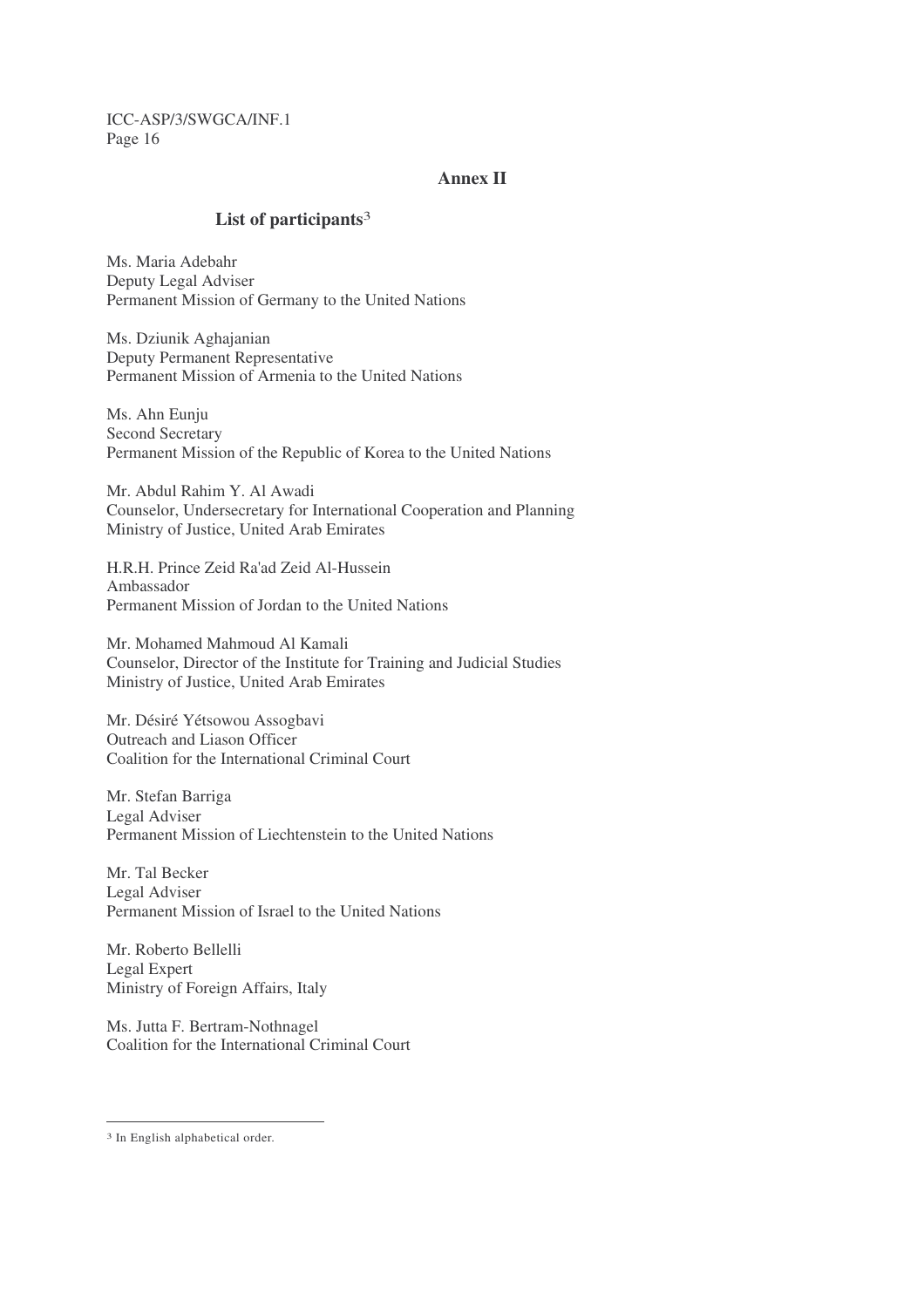Mr. Michael Bliss Counselor Permanent Mission of Australia to the United Nations

Ms. Ondina Blokar First Secretary Permanent Mission of Slovenia to the United Nations

Mr. Niels Blokker Legal Counsel Ministry of Foreign Affairs, The Netherlands

Mr. Hans-Werner Bussmann Commissioner for the International Criminal Court Federal Foreign Office, Germany

Mr. Roger S. Clark Adviser Permanent Mission of Samoa to the United Nations

Ms. Anne Marie L. Corominas Legal Adviser Permanent Mission of the Philippines to the United Nations

Mr. Wolfgang F. Danspeckgruber Director, Liechtenstein Institute on Self-Determination Princeton University

Ms. Phani Dascalopoulou-Livada Legal Adviser Ministry of Foreign Affairs, Greece

Ms. Valerie Delcroix Counsellor Ministry of Foreign Affairs, Belgium

Mr. Ram Babu Dhakal First Secretary Permanent Mission of Nepal to the United Nations

Mr. Carlos Fernando Díaz Legal Adviser/Counselor Permanent Mission of Costa Rica to the United Nations

Ms. Julie Dutry Legal Adviser Ministry of Justice, Belgium

H.E. Ali'ioaiga Feturi Elisaia Ambassador Permanent Mission of Samoa to the United Nations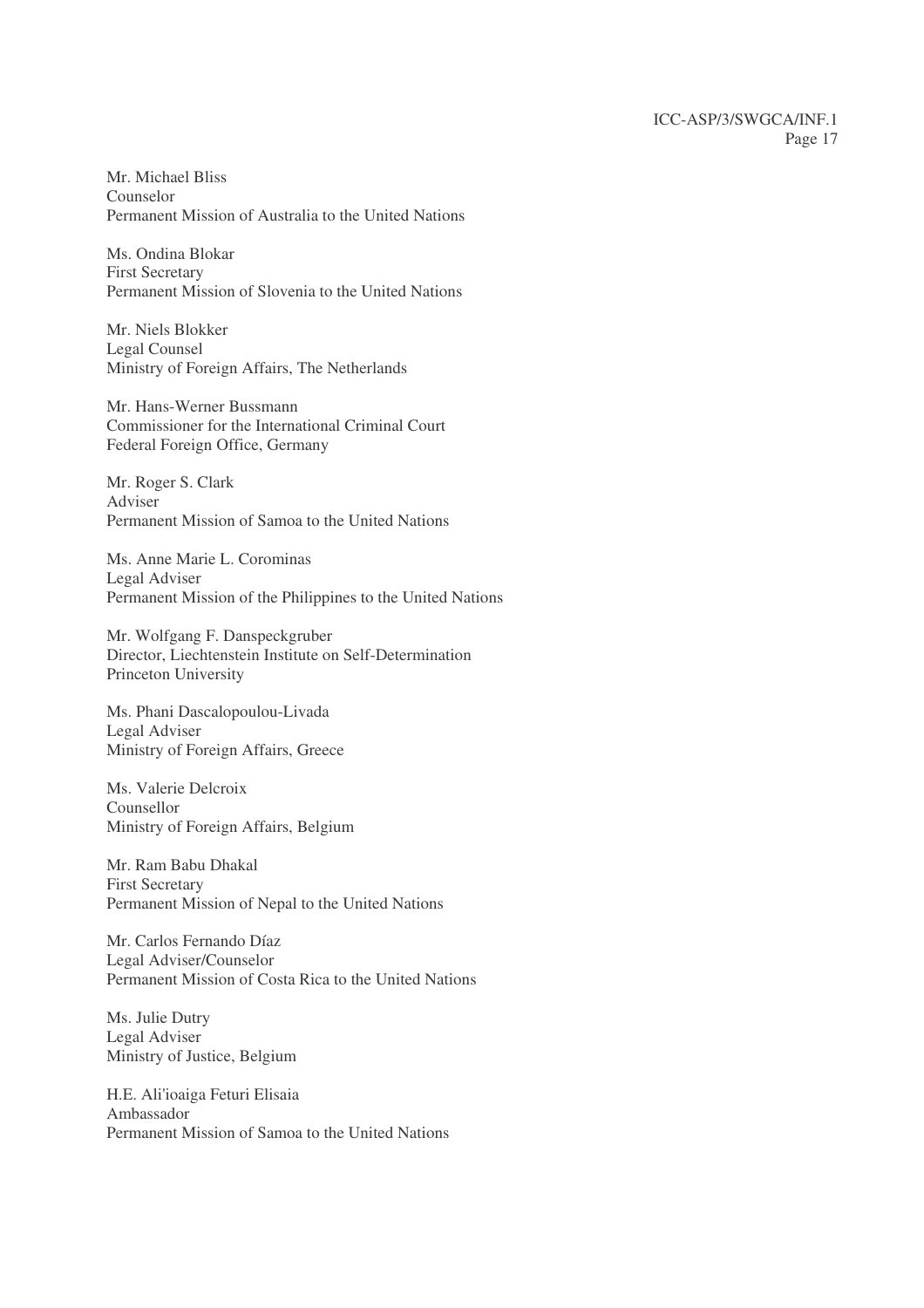Mr. Benjamin B. Ferencz Coalition for the International Criminal Court

Mr. Daniel Frank First Secretary Permanent Mission of Switzerland to the United Nations

H.E. Luis Gallegos Ambassador Permanent Mission of Ecuador to the United Nations

Mr. M. Gandhi Counselor/Legal Adviser Permanent Mission of India to the United Nations

Ms. Elana Geddis First Secretary Permanent Mission of New Zealand to the United Nations

Ms. Elizabeta Gjorgjieva Counselor Permanent Mission of The former Yugoslav Republic of Macedonia to the United Nations

Mr. Takashi Gomi Deputy Director, Legal Affairs Division, Treaties Bureau Ministry of Foreign Affairs, Japan

H.E. José Luis Guterres Ambassador Permanent Mission of Timor-Leste to the United Nations

Ms. Mónica Guzmán Outreach Liason for Latin America Coalition for the International Criminal Court

Mr. Hahn Myung-Jae Counselor Permanent Mission of the Republic of Korea to the United Nations

Mr. Mahmoud Hmoud First Secretary/Legal Adviser Permanent Mission of Jordan to the United Nations

Ms. Tanya Karanasios Program Director Coalition for the International Criminal Court

Ms. Rossette Nyirinkindi Katungye Counselor Permanent Mission of Uganda to the United Nations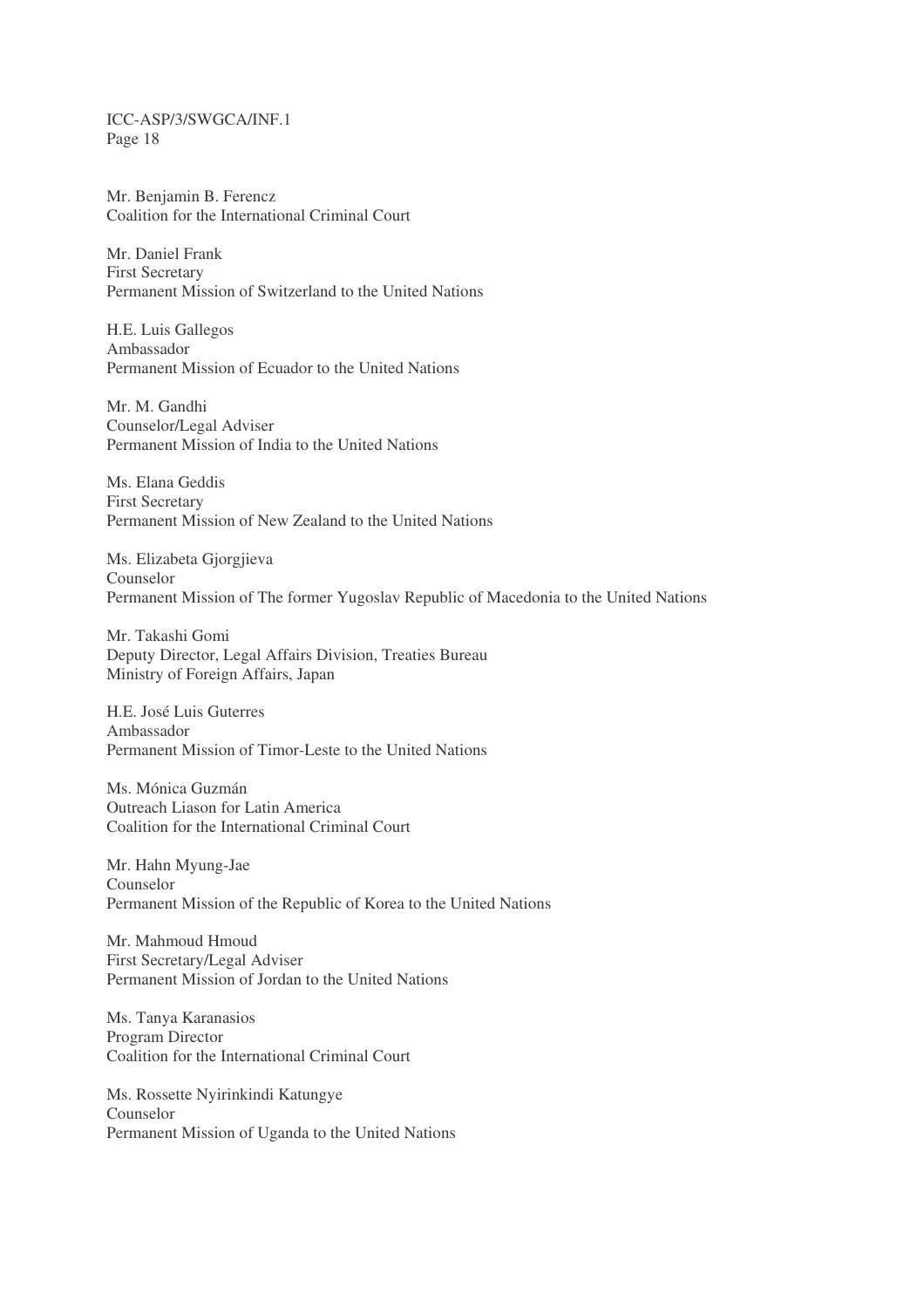Mr. Guillermo Kendall First Secretary Permanent Mission of Argentina to the United Nations

Mrs. Lineo Khiba-Matekane Legal Counselor Permanent Mission of Lesotho to the United Nations

Mr. Claus Kress Permanent Mission of Germany to the United Nations

Mr. Stepan Kuzmenkov Second Secretary Permanent Mission of the Russian Federation to the United Nations

Mr. Jürg Lauber Legal Adviser Permanent Mission of Switzerland to the United Nations

Mr. Andrzej Makarewicz Senior Adviser to the Minister Ministry of Foreign Affairs, Poland

Mr. Alexander Marschik Minister/Deputy Permanent Representative Permanent Mission of Austria to the United Nations

Mr. Brendan McMahon Assistant Legal Adviser Department of Foreign Affairs, Ireland

Mr. Giuseppe Nesi Legal Adviser Permanent Mission of Italy to the United Nations

Mr. Daniel Nsereko Legal Adviser Permanent Mission of Uganda to the United Nations

Mrs. Karen R. Odaba-Mosoti Legal Adviser/First Secretary Permanent Mission of Kenya to the United Nations

Ms. Valerie Oosterveld Legal Officer Foreign Affairs Canada

Mr. William R. Pace Convenor/Executive Director Coalition for the International Criminal Court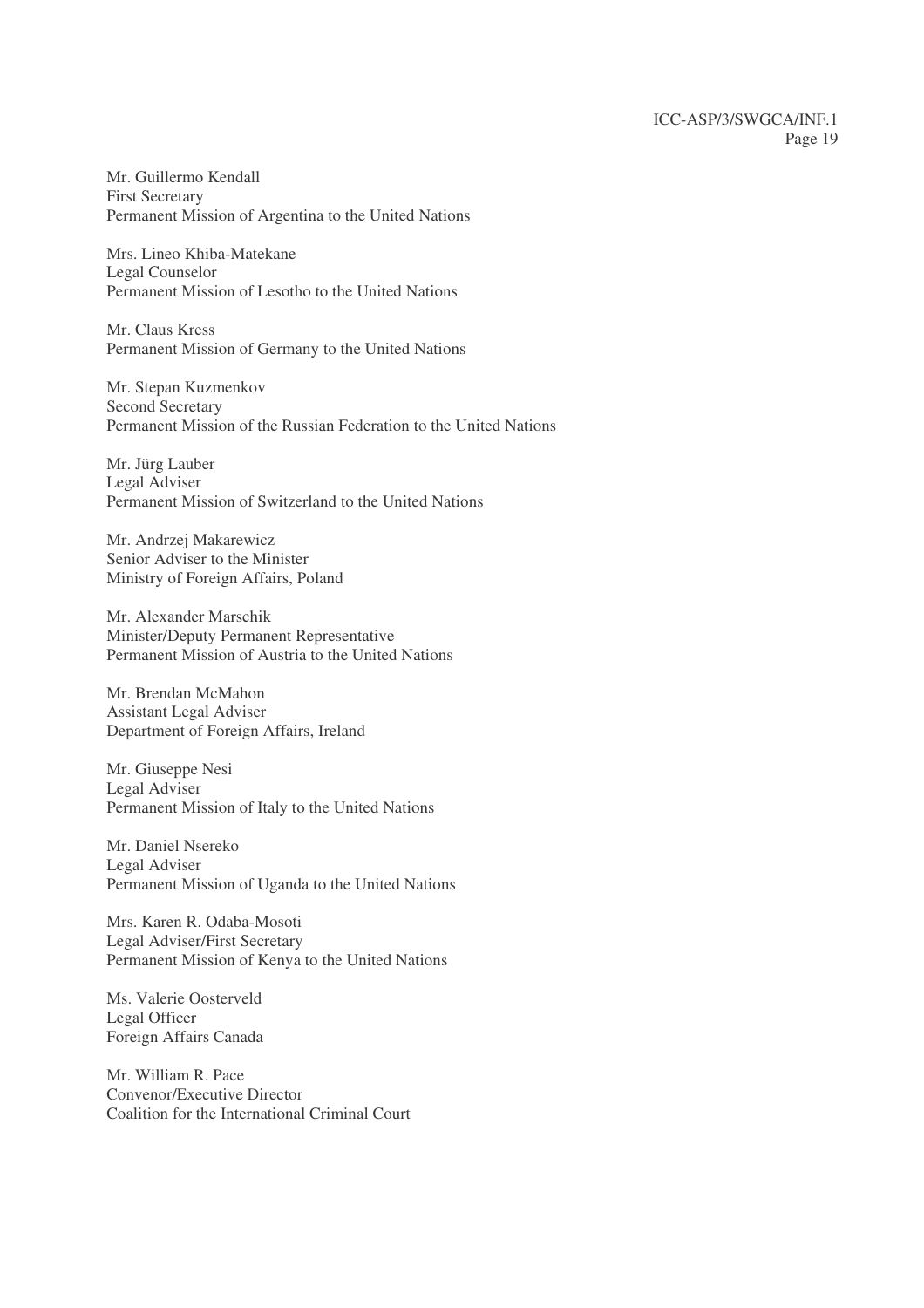Mr. Francesco Presutti Counselor European Union, Council Secretariat

Mr. Jens Peter Prothman Counselor Permanent Mission of Namibia to the United Nations

Ms. Carmen Quesada Alcalá Professor, Faculty of Law Universidad Nacional de Educación a Distancia Ministry of Foreign Affairs and Cooperation, Spain

Ms. Gaile Ramoutar First Secretary Permanent Mission of Trinidad and Tobago to the United Nations

Mrs. Lydia Randrianarivony Counselor Permanent Mission of Madagascar to the United Nations

Ms. Tamara Rastovac Third Secretary Permanent Mission of Serbia and Montenegro to the United Nations

Ms. Anne Rubesame Adviser to the ICC Task Force Federal Foreign Office, Germany

Mr. Medard Rwelamira Director Secretariat of the Assembly of States Parties International Criminal Court

Mr. Mahmoud Samy Legal Counselor Permanent Mission of Egypt to the United Nations

Ms. Jennifer Schense Legal Adviser Coalition for the International Criminal Court

Mr. Joydeep Sengupta Outreach Liason Coalition for the International Criminal Court

Mr. Csaba Simon Counselor/Legal Adviser Permanent Mission of Hungary to the United Nations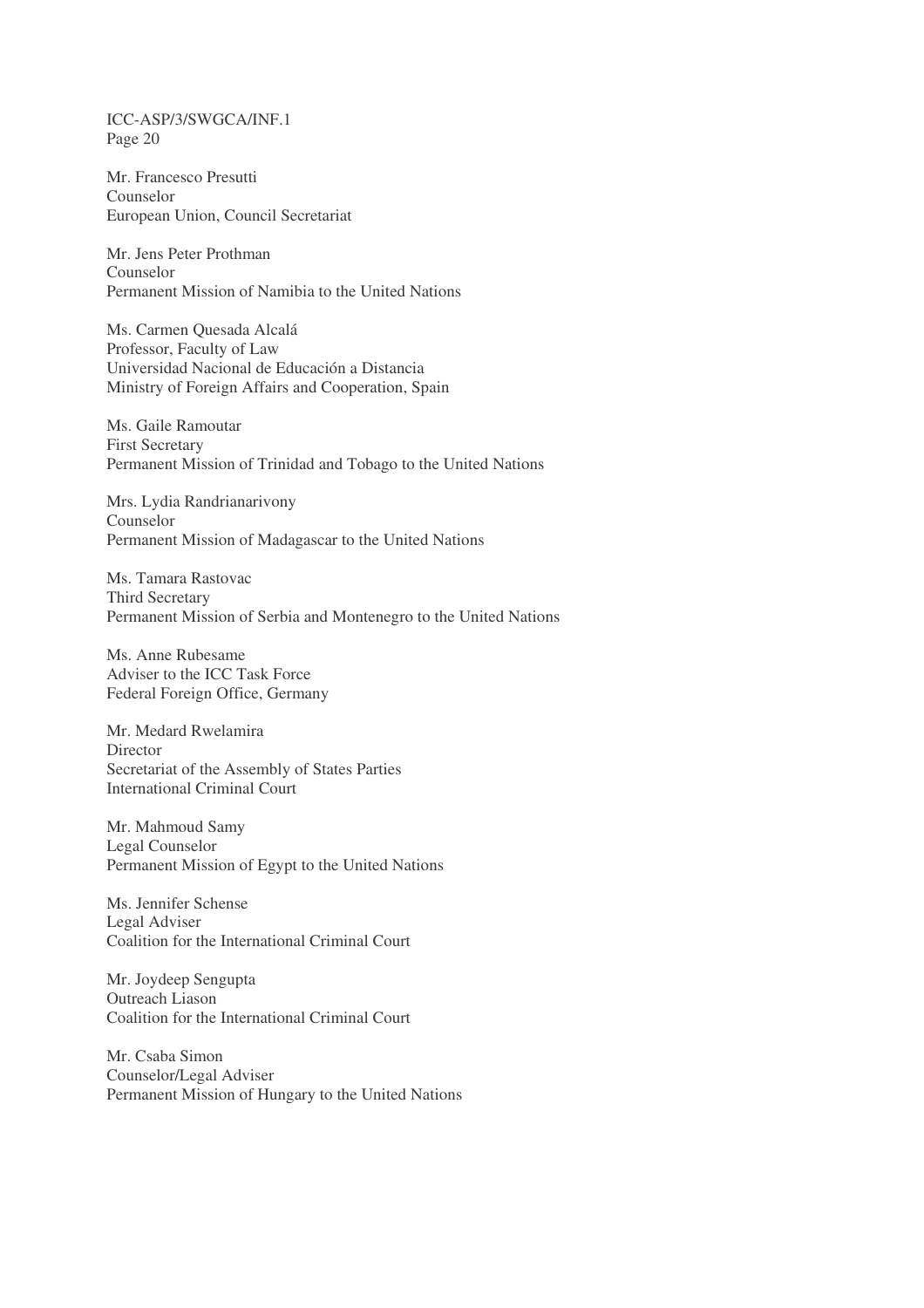Ms. Anna Sotaniemi Legal Adviser Permanent Mission of Finland to the United Nations

Mr. Metod Spacek Legal Adviser Permanent Mission of Slovakia to the United Nations

Ms. Ioana Gabriela Stancu First Secretary Ministry of Foreign Affairs, Romania

Mrs. Brigitte Suhr Director of Regional Programs Coalition for the International Criminal Court

Ms. Jeanne Sulzer International Justice Director Federation Internationale des Droits de l'Homme

Mr. Vladimir Tarabrin Deputy Director Ministry of Foreign Affairs, Russian Federation

Ms. E. Gökçen Tuğral Legal Counselor Permanent Mission of Turkey to the United Nations

Mr. Renan Villacis Legal Officer Secretariat of the Assembly of States Parties International Criminal Court

Mr. Jacques Villemain Counselor Ministry of Foreign Affairs, France

H.E. Christian Wenaweser Ambassador Permanent Mission of Liechtenstein to the United Nations

Mr. Chris Whomersley Deputy Legal Adviser Foreign and Commonwealth Office, United Kingdom

Mr. Pål Wrange Senior Legal Adviser Ministry for Foreign Affairs, Sweden